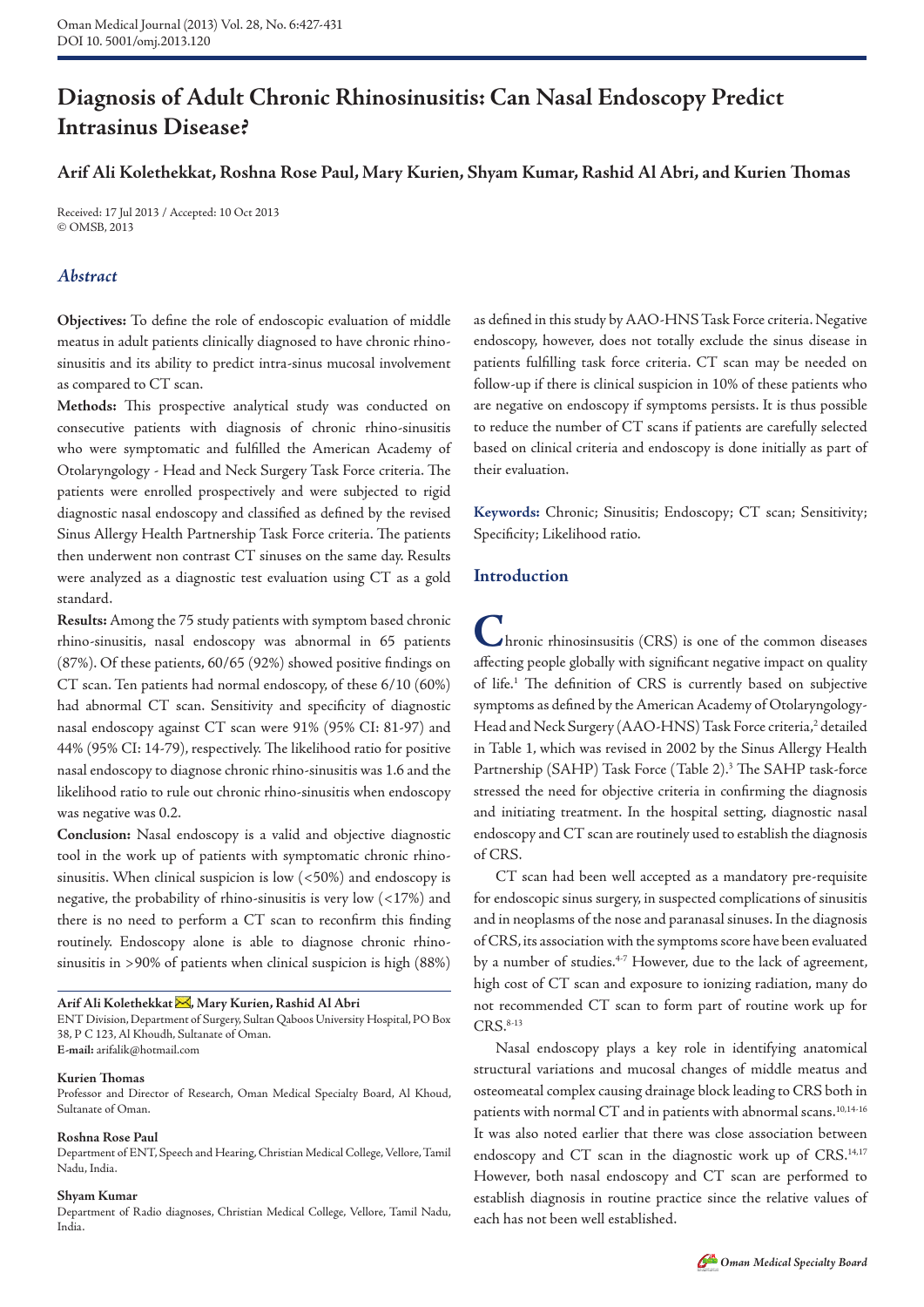| Classification         | Duration                       | <b>Strong History</b>             | Included in differential |
|------------------------|--------------------------------|-----------------------------------|--------------------------|
| Acute                  | Up to 4 weeks                  | >2 major factors,1 major          | 1 major factor or >2     |
|                        |                                | factor with 2 minor factors       | minor factors            |
|                        |                                | or nasal purulence on examination |                          |
| Sub acute              | 4-12 weeks                     | Same                              | Same                     |
| Recurrent acute        | >4 episodes per year, with     | Same                              | Same                     |
|                        | each episode lasting 7-10 days |                                   |                          |
|                        | with absence of intervening    |                                   |                          |
|                        | signs and symptoms of          |                                   |                          |
|                        | chronic rhinosinusitis         |                                   |                          |
| Chronic rhinosinusitis | $>12$ weeks                    | Same                              | Same                     |

**Table 1:** Clinical Categories of Adult Rhinosinusitis (1996 AA0-HNS Task Force).

*Acute On chronic: sudden worsening chronic rhinosinusitis with return to the base line after treatment.*

*Major factors: facial pain/pressure, nasal congestion/blockage, nasal discharge/purulence/postnasal discharge, Hyposmia/anosmia, nasal purulence on examination, fever (in acute rhinosinusitis).*

*Minor factors: Headache, halitosis, dental pain, fatigue, cough, ear pain/fullness/pressure, fever (all non acute) and irritability (in children only).*

#### **Table 2:** Clinical diagnostic criteria of CRS Revision (2002 SAHP Task Force).

1- Duration of disease is qualified by ongoing symptoms more than 12 weeks or more than 12 weeks of physical findings (signs will support the symptom time duration)

2- One of these signs of inflammation in association with symptoms:

- a) Disoloured drainage, nasal polyp or polypoid swelling on physical examination with anterior rhinoscopy or nasal endoscopy
- b) Edema or erythema of middle meatus as identified by nasal endoscopy
- c) Generalized edema, erythema or granulation tissue (if it does not involve middle meatus or ethmoid bulla, radiological imaging is required.
- d) Imaging modalities for confirming the diagnosis: CT scan demonstrating mucosal thickening, bone changes or air fluid level. Plain X-ray with mucosal thickening of more than 5 mm or complete opacity.

(Plain Xray without equivocal signs listed in A, B or C is not considered for diagnosis. MRI scan is not recommended for routine diagnosis because of lack of specificity.

Nasal endoscopy is a mandatory clinical examination in ENT, more so in patients with sino-nasal symptoms. CT scan provides information on anatomical variations, sinus status and complications.18 To perform a CT scan merely to confirm CRS preoperatively poses the unacceptable risk of additional exposure to ionizing radiation, not to mention the additional cost of the procedure. There is need to evaluate whether nasal endoscopy can replace CT scan in the diagnostic algorithm of CRS, with CT being reserved for specific indications in this setting. Hence this study was undertaken.

## **Methods**

This study was part of the original work conducted by the primary author over a period of three years in a tertiary teaching hospital in India. This prospective analytical study was cleared by the Institutional Ethical Committee and Review Board. Informed written consent was obtained from all the participating patients.

The sample size was calculated based on the assumption that when compared to CT scan as gold standard, nasal endoscopy will exhibit nearly 90% sensitivity and 75% specificity. In that scenario, if 75 patients are included in the study, it is possible to estimate with 95% confidence, the precision of sensitivity and specificity at 7% and 10%, respectively.

Consecutive patients who were symptomatic and fulfilled the AAO-HNS Task Force criteria,<sup>2</sup> for diagnosis of CRS were enrolled into the study. Patients with acute rhino sinusitis, clinically proven allergy and extensive nasal polyposis, as well as previous history of facial trauma or sino-nasal surgeries, who were aged less than 15 years, were excluded. Rigid nasal endoscopy was performed on all subjects under local anesthesia with topical application of 2% Xylocaine (2% Lidocaine Hydrochloride, AstraZeneca, Sweden) and using 30º 4 mm diameter rigid nasal endoscope (Karl Stortz Sinuscope, KARL STORZ GmbH & Co. KG, Tuttlingen, Germany) in accordance with by SAHP Task Force criteria for defining adult CRS.<sup>3</sup> The endoscopic examination of frontal recess,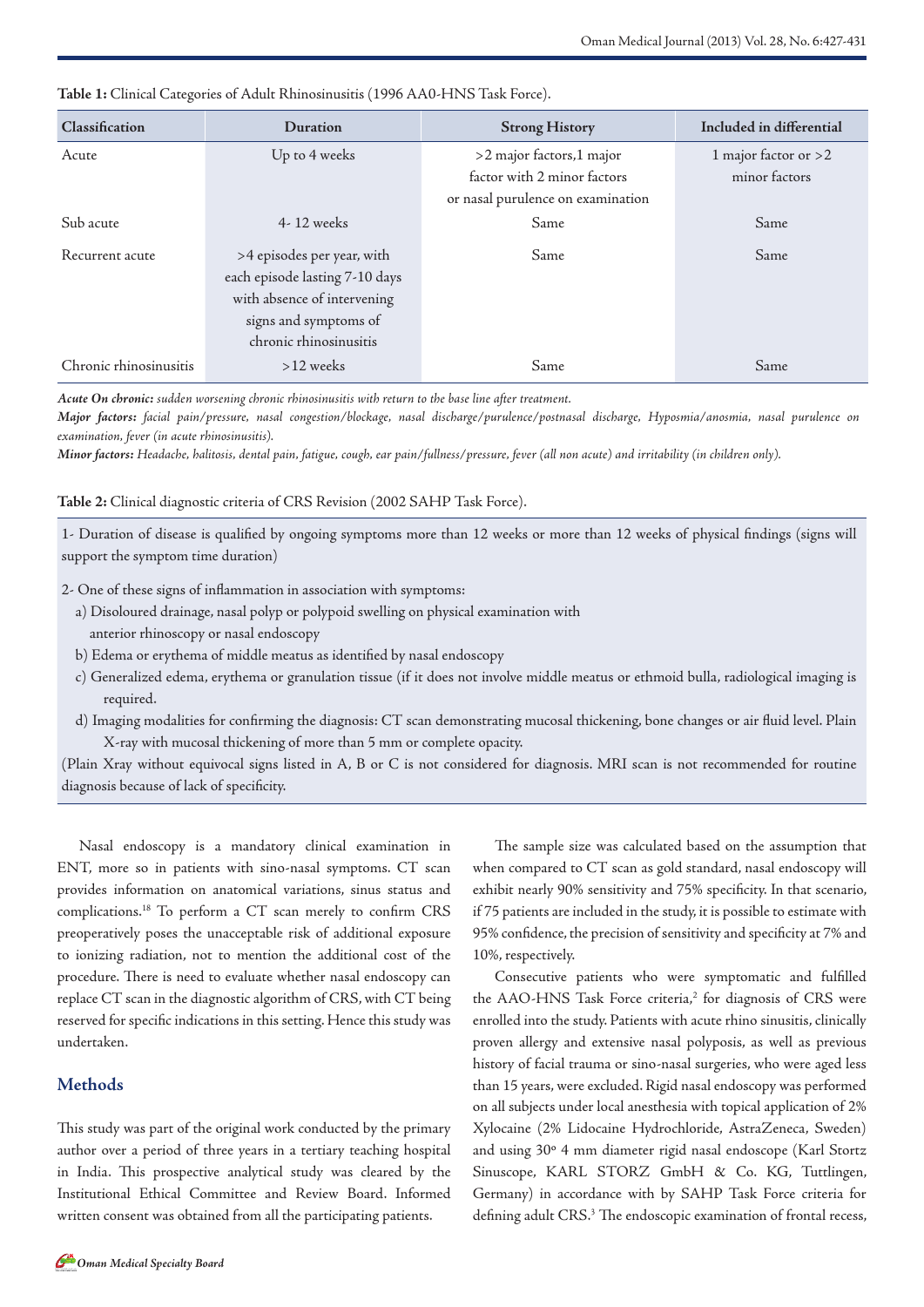middle meatus and spheno-ethmoid recess were reviewed for the presence of polyps, mucosal edema, congestion, discharge, scarring or crusting. The endoscopic findings have been well established by Lund Kennedy Endoscopic Grading System and scored as: polyp (0 - absent, 1- within middle meatus, 2 - beyond the middle meatus), discharge (0 - absent, 1 - thin clear, 2 - thick purulent), edema (0 - absent, 1 - mild, 2 - severe), and scarring (0 - absent, 1 - mild, 2 severe).19 Endoscopy was categorized as 'negative' (Endo-) if Lund Kennedy score was 0. Patients who obtained any other score were categorized as abnormal and 'positive' (Endo+).

All patients were then subjected to coronal CT scanning (Siemens somatom DRH and GE Pace - single slice helical CT scanner, Germany) within 24-48 hrs. The radiological imaging has also been accepted by the well recognized Lund MacKay System with each sided sinuses and osteomeatal complexes considered separately and scored: the status of maxillary, anterior ethmoids, posterior ethmoids, sphenoid and frontal sinuses as 0 no abnormality, 1- partial opacity, 2- Complete opacification; and osteomeatal complex as 0 - no obstruction, 2 - obstructed.20 Zero score for sinuses and osteomeatal complex was considered 'negative' (CT-) and scores above 0 were classified as 'positive' (CT+). All the assessments of CT and endoscopy were performed independently and assessors were blinded to each other's scores.

The data was tabulated and analyzed using the software program 'Statistical Product and Service Solutions' (SPSS) version 12. Sensitivity, specificity and likelihood ratios (LR) were estimated for endoscopic diagnosis of CRS using CT scan as gold standard.

### **Results**

Among the 75 studied patients, 42 were males and 33 were females. The results are displayed in Table 3. Overall, 87% of patients had abnormal endoscopic examination, with 92% showing positive CT scan. In the remaining 13% of patients who showed normal endoscopy, 60% had abnormal CT. The sensitivity of endoscopy was 91% (95% CI: 81% to 97%) and the specificity was 44% (95% CI: 14% to 79%). The Likelihood ratio (LR) for a positive endoscopy to diagnose CRS is 1.6 and the Likelihood ratio for a negative test to rule out CRS was 0.21. This means that one can effectively rule out CRS (post test probability of less than 17%) if the pretest probability is less than 50% and if endoscopy is not suggestive of the diagnosis. The post test probability of positive and negative endoscopy results with pretest probability of 90%, 50% and 30% are 96% and 65%; 62% and 17%; 41% and 8% respectively.

#### **Table 3:** Results of study population (n = 75).

|        | $CT+$ | $CT-$ | Total |
|--------|-------|-------|-------|
| Endo + | 60    | ∽     | 65    |
| Endo-  | h     |       | 10    |
| Total  | 66    |       | 75    |

*Sensitivity 60/66 = 91% (95% CI: 81% to 97%) Specificity 4/9 = 44% (95% CI: 14% to 79%)*

*Positive predictive value 60/65 (92%); Negative predictive value 4/10 (40%) LR to Diagnose CRS when Endoscopy is positive = 91/56=1.6 LR to R/o CRS when Endoscopy is negative = 9/44=0.2*

#### **Discussion**

The current definition of CRS as defined by the 1996 AAO-HNS task force is based only on subjective data. The accuracy and validity of such a definition has been questioned in light of recent studies (Table 1).<sup>2</sup> A later revision of the SAHP task force (sinus allergy health partnership) in 2002 emphasized the need to reconfirm CRS by adopting physical evidence of mucosal changes and asserted that such concrete signs such as purulent drainage, polyps, polypoid changes, localized mucosal edema, erythema and granulations are needed to reach a definitive diagnosis. Nasal endoscopy and imaging were therefore recommended for confirmation.<sup>3</sup> (Table 2)

Bhattacharya et al. in 1997,<sup>5</sup> and Bradley and Kountakis in 2005,<sup>21</sup> compared sino-nasal symptoms (Sino-Nasal Outcome Test: SNOT-20) and CT scan findings (latter with respect to severity of mucosal thickening) and found no significant agreement between the two. The frequently quoted prospective study by Stankiewicz and Chow et al.<sup>17</sup> on 78 patients who fulfilled the symptomatic criteria for CRS revealed normal CT scans in more than half of the patients (52%) and only 29% of patients had findings on nasal en doscopy.

In the current study, 22% showed positive endoscopy and CT findings while 35% were negative on both endoscopy and CT. Though the authors concluded that positive endoscopy correlated well with CT, it did not specify whether endoscopy could replace CT scan in the majority of patients clinically diagnosed to have CRS. Hwang et al. conducted a review of literature and pointed out the lack of association between imaging and CRS symptomatology.<sup>22</sup> The role of CT scan in the work up of CRS is thus debatable and there are obvious problems associated with the routine use of this diagnostic procedure for management of CRS. Although, Nass et al. suggested that a combination of CT and endoscopy is more effective in diagnosing CRS than either modality alone, this hypothesis has not been supported by appropriate data and analysis.<sup>23</sup>

From the literature, it appears that nasal endoscopy provides more important objective evidence of CRS and corroborate CT findings in the majority of patients.<sup>17,24,25</sup> In addition, nasal endoscopy allows targeted culturing, quantification of microbial levels and harvesting of inflammatory mediators or esoinophils.<sup>3</sup> Indeed, endoscopy sometimes provides information which CT would not demonstrate such as muco-ciliary loops.<sup>12</sup> However, our study raises the concern of whether it is justifiable to use CT scan as a routine diagnostic tool for CRS. In the present study, the pretest probability was 88% (66/75) after screening patients and selecting those with symptoms. This means that in a diagnostic algorithm which uses symptoms screening followed by endoscopy, the post test probability reaches 94% and CT scan cannot add much to this diagnostic probability. Nevertheless, when the pretest probability is less than 50% and endoscopy is negative, the post-test probability is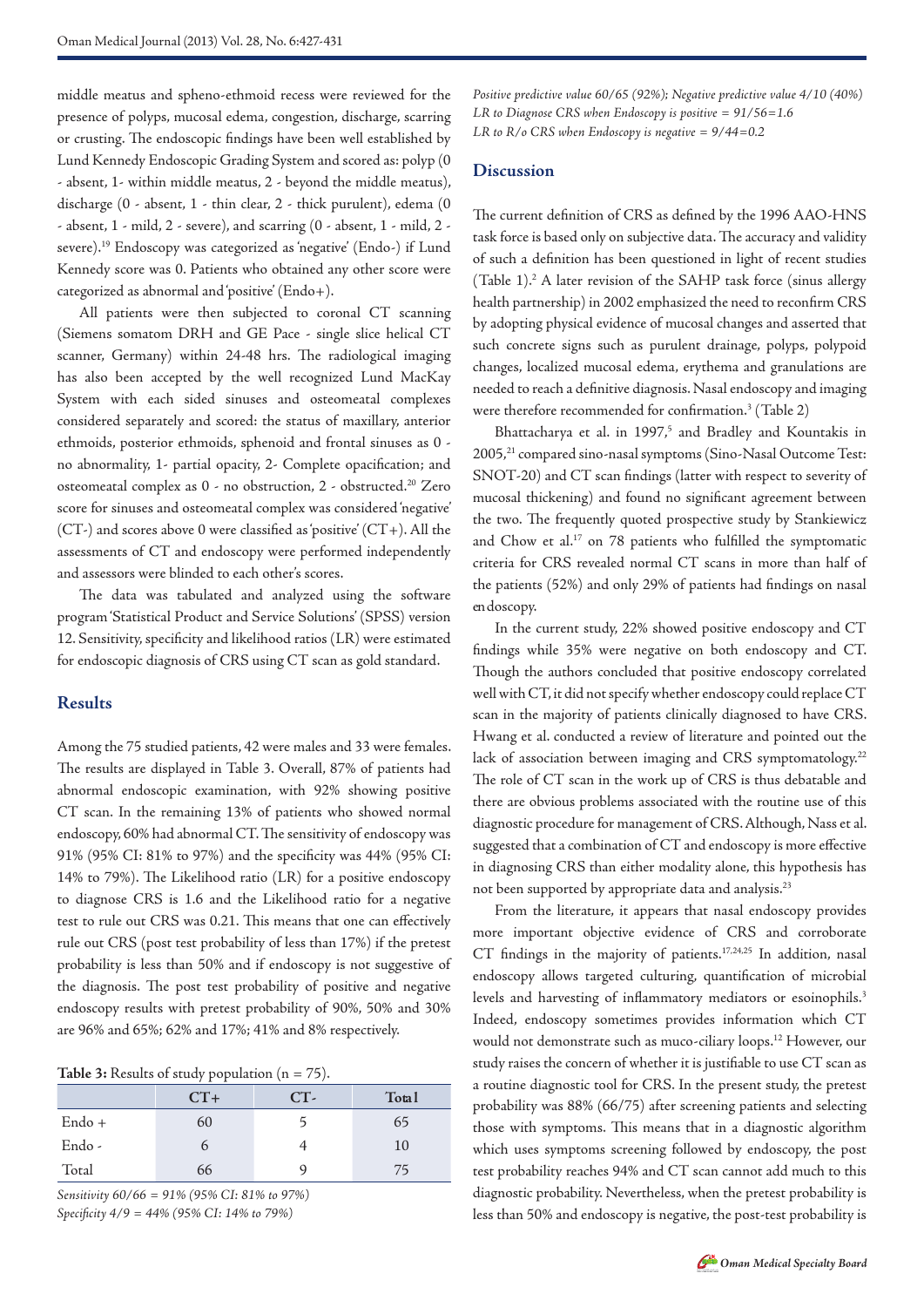as low as 17%. Thus, CT scan may not be indicated in this situation. It could probably be considered when the symptoms persist in spite of medical therapy or when a surgical intervention is needed.

The National Radiation Protection Board (NRPB) has suggested that CT has become one of the major contributors towards the increased collective population dose from medical radiology. The over utilization of resources and cost are other two limiting factors.12 Hence, this study was conducted to determine whether nasal endoscopy may be used as an alternative by any means. Our study differs from other similar studies, in that all other previous studies were based on symptom based diagnostic criteria and investigated its diagnostic accuracy based on CT and endoscopic parallels. In the current study, diagnostic endoscopy was incorporated as true objective diagnostic standard for CRS and its role as a diagnostic test was evaluated along with CT scan which is the gold standard. This observation has not been elucidated in the literature to the best of our knowledge.

Our study suggests that a combination of CT and diagnostic endoscopy even though complimentary to each other, does not need to be performed together routinely. The presence of nasal purulence, mucosal changes or polyps seen on endoscopy in CRS is a good indicator and highly sensitive in predicting sinus involvement, and therefore does not require routine imaging, which can be avoided. However, it is important to note that negative endoscopy does not exclude sinus disease, and thus CT may be indicated in symptomatic patients with negative endoscopic findings. It could be stated that CT scan may only need to be considered in patients exhibiting a high index of clinical suspicion with negative endoscopy findings. The findings in the study suggest that this would be limited to a small minority of patients with CRS.

Lloyd et al.<sup>10</sup> and Havas et al.<sup>11</sup> have pointed out a high incidence of asymptomatic sinus disease in an otherwise normal population. The role of endoscopy in this subgroup of patients could not be addressed in the current study and it is therefore a limiting factor of the study.

### **Conclusion**

Nasal endoscopy is a valid and objective diagnostic tool in the work up of patients with symptomatic CRS. The presence of mucosal disease, purulence, and polyps, alone or in combination on endoscopic examinations has a strong positive association with CT and is a good predictor of sinus disease as our study reveals. Endoscopy alone is able to diagnose CRS with very high levels of confidence and CT scan does not add much to this diagnosis in most cases who fulfill the clinical criteria for diagnosis. Hence, it is not necessary to perform CT scan routinely to reconfirm the findings of endoscopy. However, negative endoscopy does not totally exclude sinus disease in symptomatic patients. Hence, CT scan can be reserved as second level investigation for the subgroup of patients with negative endoscopy who remain symptomatic on follow up.

## **Acknowledgements**

The authors reported no conflicts of interest and no funding was received for this work.

### **References**

- 1. Kalogiera L, Baudoin T. Evidence based treatment of chronic rhinosinusitis. Acta Clin Croat 2005;44(1):53-58.
- 2. Lanza DC, Kennedy DW. Adult rhinosinusitis defined. Otolaryngol Head Neck Surg 1997 Sep;117(3 Pt 2):S1-S7.
- 3. Benninger MS, Ferguson BJ, Hadley JA, Hamilos DL, Jacobs M, Kennedy DW, et al. Adult chronic rhinosinusitis: definitions, diagnosis, epidemiology, and pathophysiology. Otolaryngol Head Neck Surg 2003 Sep;129(3) (Suppl):S1-S32.
- 4. Kenny TJ, Duncavage J, Bracikowski J, Yildirim A, Murray JJ, Tanner SB. Prospective analysis of sinus symptoms and correlation with paranasal computed tomography scan. Otolaryngol Head Neck Surg 2001 Jul;125(1):40-43.
- 5. Bhattacharyya T, Piccirillo J, Wippold FJ II. Relationship between patient-based descriptions of sinusitis and paranasal sinus computed tomographic findings. Arch Otolaryngol Head Neck Surg 1997 Nov;123(11):1189-1192.
- 6. Calhoun KH, Waggenspack GA, Simpson CB, Hokanson JA, Bailey BJ. CT evaluation of the paranasal sinuses in symptomatic and asymptomatic populations. Otolaryngol Head Neck Surg 1991 Apr;104(4):480-483.
- 7. Bolger WE, Butzin CA, Parsons DS. Paranasal sinus bony anatomic variations and mucosal abnormalities: CT analysis for endoscopic sinus surgery. Laryngoscope 1991 Jan;101(1 Pt 1):56-64.
- 8. Bhattacharyya N, Fried MP. The accuracy of computed tomography in the diagnosis of chronic rhinosinusitis. Laryngoscope 2003 Jan;113(1):125-129.
- 9. Bhattacharyya N. A comparison of symptom scores and radiographic staging systems in chronic rhinosinusitis. Am J Rhinol 2005 Mar-Apr;19(2):175-179.
- 10. Lloyd GA. CT of the paranasal sinuses: study of a control series in relation to endoscopic sinus surgery. J Laryngol Otol 1990 Jun;104(6):477-481.
- 11. Havas TE, Motbey JA, Gullane PJ. Prevalence of incidental abnormalities on computed tomographic scans of the paranasal sinuses. Arch Otolaryngol Head Neck Surg 1988 Aug;114(8):856-859.
- 12. Roberts DN, Hampal S, East CA, Lloyd GA. The diagnosis of inflammatory sinonasal disease. J Laryngol Otol 1995 Jan; 109(1): 27-30.
- 13. Jones NS. CT of the paranasal sinuses: a review of the correlation with clinical, surgical and histopathological findings. Clin Otolaryngol Allied Sci 2002 Feb;27(1):11-17.
- 14. Vining EM, Yanagisawa K, Yanagisawa E. The importance of preoperative nasal endoscopy in patients with sinonasal disease. Laryngoscope 1993 May;103(5):512-519.
- 15. Kennedy DW. Functional endoscopic sinus surgery. Technique. Arch Otolaryngol 1985 Oct;111(10):643-649.
- 16. Kennedy DW, Zinreich SJ, Rosenbaum AE, Johns ME. Functional endoscopic sinus surgery. Theory and diagnostic evaluation. Arch Otolaryngol 1985 Sep;111(9):576-582.
- 17. Stankiewicz JA, Chow JM. Nasal endoscopy and the definition and diagnosis of chronic rhinosinusitis. Otolaryngol Head Neck Surg 2002 Jun;126(6):623-627.
- 18. Mujaini A, Wali U, Al-Khabori M. Functional Endoscopic Sinus Surgery: Indications and Complications in Ophthalmic Field. OMJ 2009;24:70-79.
- 19. Lund VJ, Kennedy DW. Quantification for staging sinusitis. International conference on sinus Disease: Terminology, staging, therapy. Ann Otol Rhinol Laryngol 1995;104(Suppl 167):17-21.
- 20. Lund VJ, Kennedy DW. Staging for rhinosinusitis. Otolaryngol Head Neck Surg 1997 Sep;117(3 Pt 2):S35-S40.
- 21. Bradley DT, Kountakis SE. Correlation between computed tomography scores and symptomatic improvement after endoscopic sinus surgery. Laryngoscope 2005 Mar;115(3):466-469.
- 22. Hwang PH, Irwin SB, Griest SE, Caro JE, Nesbit GM. Radiologic correlates of symptom-based diagnostic criteria for chronic rhinosinusitis. Otolaryngol Head Neck Surg 2003 Apr;128(4):489-496.